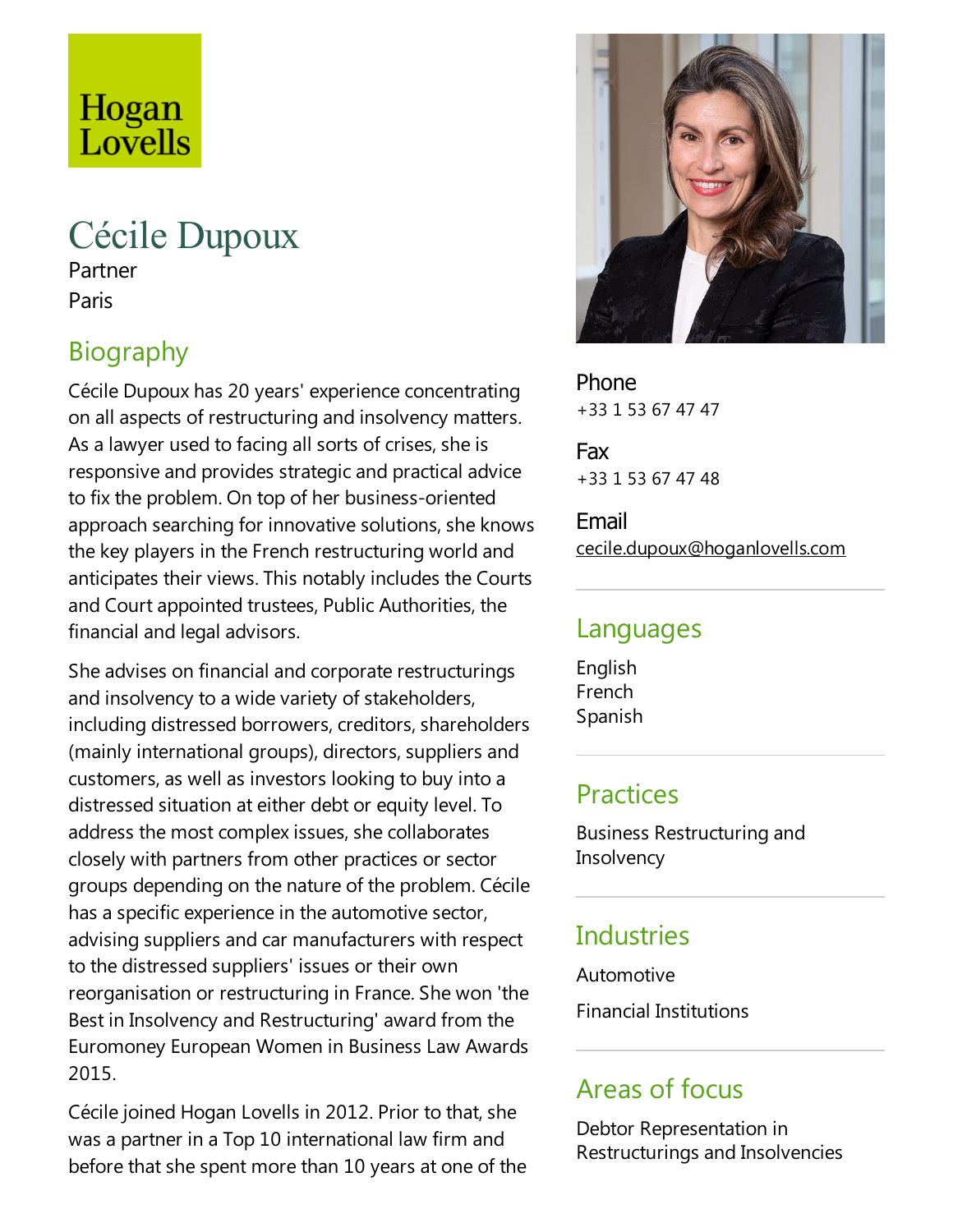most respected French 'boutique' firms focusing on Business Restructuring and Insolvency matters. Due to her experience with niche firms and global firms, she brings deep local knowledge to international clients. Cécile is dual qualified as a French avocat and a lawyer in England and Wales.

#### Representative experience

Advising a global auto parts supplier in the reorganisation of its activities in Europe and the acquisition of distressed assets.

Advising a global auto parts supplier in the closing of two major subsidiaries in France.

Advising GE Capital Equipment Finance in the restructuring of its loan facility to a European aviation company.

Advising a worldwide luxury group in its acquisition of a French Tannery in insolvency.

Advising AVIC/Continental Motors Inc. in its acquisition of assets of a French aviation company in insolvency.

Advising Natixis and the senior lenders in the restructuring of a syndicated loan granted to a French company Accès Industrie.

Advising CACIB and Natixis as credit documentation banks in the Vivarte restructuring ( $E1.6$ bn debt).

#### Awards and rankings

- **Cecile Dupoux : Recognized in** Restructuring/Insolvency, 2019-2021
- Restructuring and Insolvency, Highly Regarded, IFLR1000, 2020
- 500 Leading Global Restructuring & insolvency Lawyers, Lawdragon, 2020
- **Insolvency (France), Recommended, Legal 500 EMEA,** 2018-2020

## Latest thinking and events

**Awards and Rankings** 

Creditor Representation in Restructurings and Insolvencies

#### Education and admissions

#### Education

Master of Business and Tax Law with honours, 1998

B.A., University of Paris II Panthéon-Assas, 1994

Admitted to the Role of Solicitors of England and Wales

#### Bar admissions and qualifications

Licensed as aForeign Legal Consultant, New York

Paris